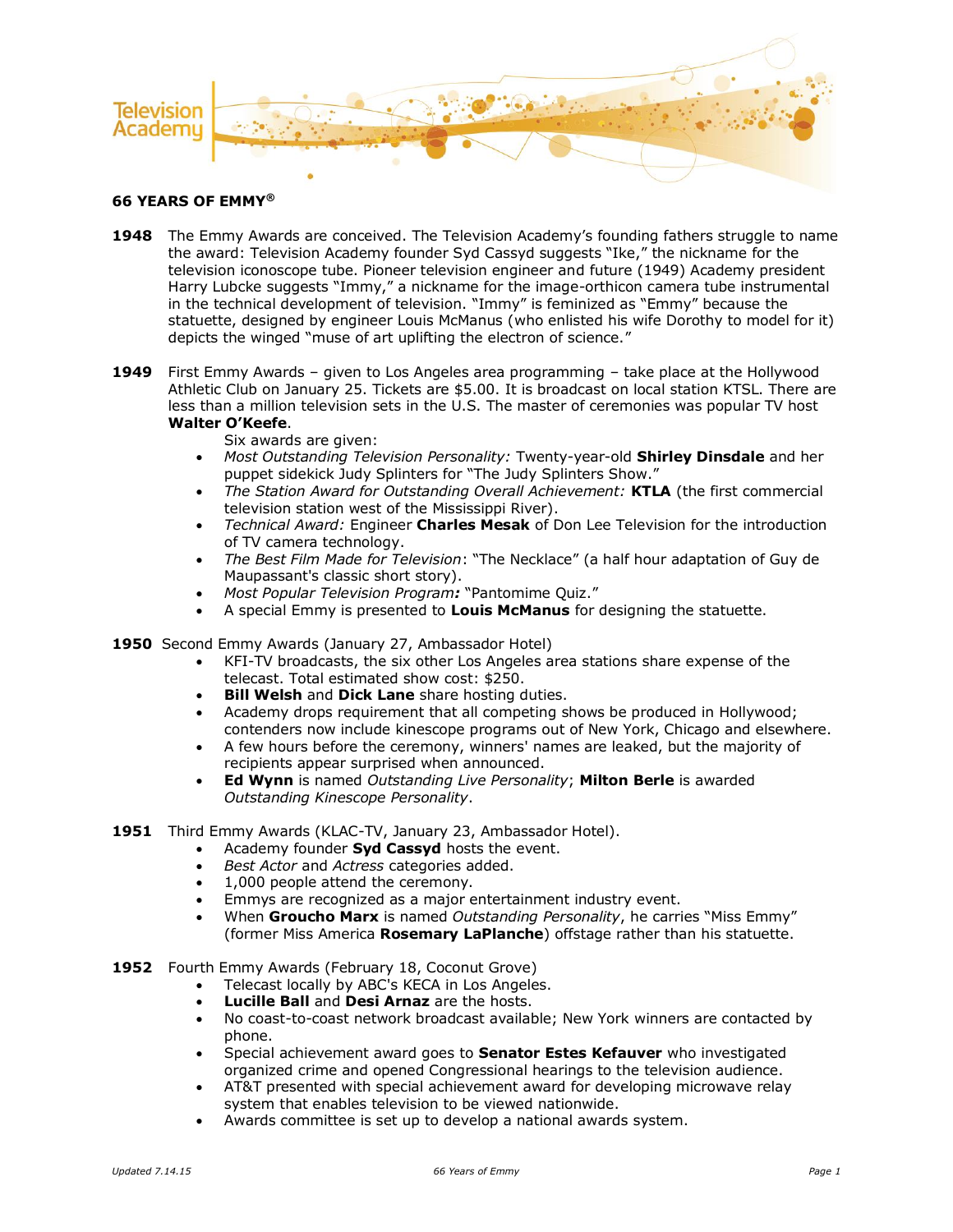**1953** Fifth Emmy Awards (KLAC, February 3, Hotel Statler)

- **Art Linkletter** emcees, handling with aplomb falling scenery and a microphone that goes dead for 10 minutes.
- **Lucille Ball** accepts Emmys for *Best Situation Comedy* ("I Love Lucy") and *Best Comedienne*. It is the first social function she attends since the birth of her son, Desi Arnaz Jr.
- Although Lucy is also considered a shoe-in for *Outstanding Television Personality*, the award goes to **Bishop Fulton J. Sheen**.
- **1954** Sixth Emmy Awards (KHJ, February 11, Hollywood Palladium)
	- **Ed Sullivan** emcees, a move intended to diffuse his rancor towards the West Coastbased Academy.
	- Ceremony almost cancelled when broadcaster KHJ-TV cannot find a sponsor.
	- Year marks the beginning of "the golden age of television's" live anthology drama series such as "Television Playhouse," "Studio One," "Playhouse 90," "Kraft Television Theatre" and the "U.S. Steel Hour."
- **1955** Seventh Emmy Awards (NBC, March 7, Moulin Rouge in Hollywood/Nino's LaRue in New York) U.S. television set ownership grows to 25 million.
	- NBC pays \$110,000 for the rights to air telecast across the nation; the show airs simultaneously on both coasts, adding prestige and publicity.
	- **Steve Allen** hosts from Hollywood; **Dave Garroway** from New York.
	- First presentation of Emmys to a full range of craft awards.
- **1956** Eighth Emmy Awards (NBC, March 17, Pan Pacific Auditorium in Hollywood/Grand Ballroom Waldorf Astoria, New York)
	- **Art Linkletter** hosts from Hollywood; **John Daly** from New York.
	- 40 awards are presented; 24 during the 90 minute broadcast, and 16 immediately following.
	- Working press arrive at 5 p.m. for cocktails and are seated at special ringside tables where space is set aside for post-award interviews.
- **1957** Ninth Emmy Awards (NBC, March 16)
	- Awards Ceremony is preceded a month earlier by novel, color telecast to announce nominees, scripted by **Rod Serling** and featuring **Steve Allen, Sid Caesar, Phil Silvers, Danny Thomas** and songwriter **Johnny Mercer** (then Television Academy President).
	- First nationwide color telecast from NBC's East and West Coast studios; **Desi Arnaz** emcees.
	- According to TV Guide's March 16, 1957 issue, *"…the Emmy Awards have finally achieved the stature of the Oscars. Certainly everyone in television feels that the Emmy is the highest honor in the industry."*
- **1958** 10<sup>th</sup> Emmy Awards (NBC, April 15, Coconut Grove in Hollywood; Seventh Regiment Armory National Guard in New York).
	- **Phil Silvers** hosts on the East Coast and **Danny Thomas** on West Coast.
	- Telecast sponsors include Procter & Gamble and the Pontiac Division of General Motors.
	- **Lassie** finally attends the show as a presenter.
- **1959** 11<sup>th</sup> Emmy Awards (NBC, May 6)
	- First time Emmys are broadcast from three locations: Hollywood (Moulin Rouge), New York (Ziegfeld Theatre) and Washington, D.C. (Mayflower Hotel) --where **Vice President Richard Nixon** helps present news and documentary awards.
	- **Raymond Burr** emcees.
	- **Fred Astaire** wins an Emmy for his performance on "An Evening with Fred Astaire," but Ed Sullivan contests it. Ultimately, Astaire keeps his award.
	- Eligibility period stretched to 14 months one time only, allowing the switch of eligibility period from calendar year to actual TV season.
	- NBC technicians strike (in tuxedos keeping with Emmy dress code); cameras and broadcast controls are manned by NBC executives. Broadcast proceeds without technical difficulty.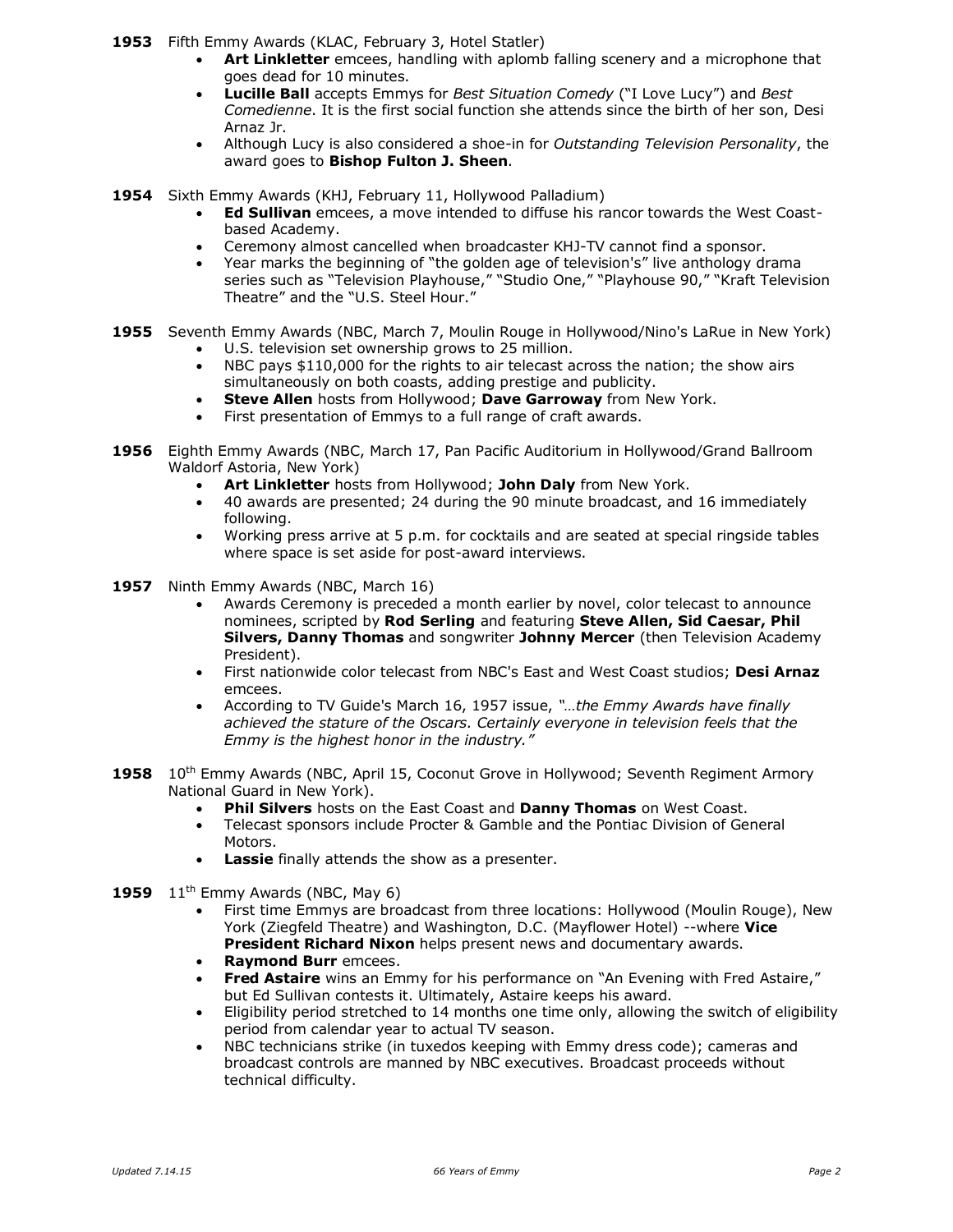1960 12<sup>th</sup> Emmy Awards (NBC, June 20, NBC's Burbank Studios; Ziegfeld Theatre in New York). **Fred Astaire** hosts in Burbank; **Arthur Godfrey** from New York.

Telecast highlighted by many firsts:

- **Harry Belafonte** is first black performer to win an Emmy, for "Tonight with Belafonte"
- Hanna-Barbera's syndicated show "Huckleberry Hound" wins *Outstanding Children's Show.* It is the first syndicated program and the first cartoon series to ever win an Emmy.
- **Ingrid Bergman** wins an Emmy for her first television performance in NBC's "The Turn of the Screw."
- **Laurence Olivier** wins an Emmy for his debut television performance in NBC's "The Moon and Sixpence."
- A relatively unknown standup comedian, **Bob Newhart**, fills in for **Mike Nichols** and **Elaine May**. A new television star is born.
- 1961 13<sup>th</sup> Emmy Awards (NBC, May 16 Moulin Rouge in Hollywood; Ziegfeld Theatre in New York)
	- **Dick Powell** hosts from Hollywood and **Joey Bishop** from New York.
	- First time eligibility period for awards directly parallels television network season.
	- Ceremony dominated by "Hallmark Hall of Fame's Macbeth," the first made-for-TV movie – Emmys go to the program, stars **Maurice Evans** and **Judith Anderson**, director **George Schaefer**.
	- Telecast pulls a 33.9 Nielsen rating and is the most watched show of its week, beating "Candid Camera," "The Ed Sullivan Show" and "The Untouchables."
- **1962** 14<sup>th</sup> Emmy Awards (NBC, May 22)
	- Telecast uses film and tape clips from nominated shows for the first time.
	- **Bob Newhart** emcees from the Hollywood Palladium; **Johnny Carson** from the New York Astor Hotel; NBC newsman **David Brinkley** hosts at the Sheraton Park Hotel in Washington D.C.
	- Washington, D.C. takes the spotlight as special Trustees Award is given to **Jacqueline Kennedy** for her CBS-TV tour of the White House. **Lady Bird Johnson** accepts for the camera-shy First Lady.
	- A new award is presented in New York created solely for daytime programs.
	- Television Academy's Board of Trustees honors the news departments of ABC, CBS and NBC for their coverage of **John Glenn's** space flight.
- **1963** 15th Emmy Awards (NBC, May 26, Hollywood Palladium, Americana Hotel in New York, Sheraton-Park Hotel in Washington)
	- **Joey Bishop** emcees from Los Angeles; **Arthur Godfrey** from New York; **Chet Huntley** hosts from Washington D.C.
	- President **John F. Kennedy** receives a Trustees citation "… for having initiated news conferences on TV, and for scheduling a news conference as part of the first Telstar broadcast."
	- AT&T is given Trustees Award for conceiving and developing Telstar satellites.
	- An international Emmy is introduced and the recipient is the U.K's Granada Television for its three-hour adaptation of Tolstoy's *War and Peace.*
- **1964** 16th Emmy Awards (NBC, May 25, from the Texas Pavilion at the New York World's Fair and the Hollywood Palladium).
	- **Joey Bishop** emcees from Los Angeles; **E.G. Marshall** from New York
	- Top honors go to "The Dick Van Dyke Show*" Outstanding Comedy Series, Lead Actor and Actress* (**Dick Van Dyke** and **Mary Tyler Moore**), *Director* (**Jerry Paris**) and *Writers* (**Carl Reiner, Sam Denoff** and **Bill Persky**).
	- **Shelley Winters** wins for *Outstanding Single Performance by a Lead Actress* in Chrysler Theatre's teleplay "Two is the Number" and mistakenly thanks the Motion Picture Academy for her award.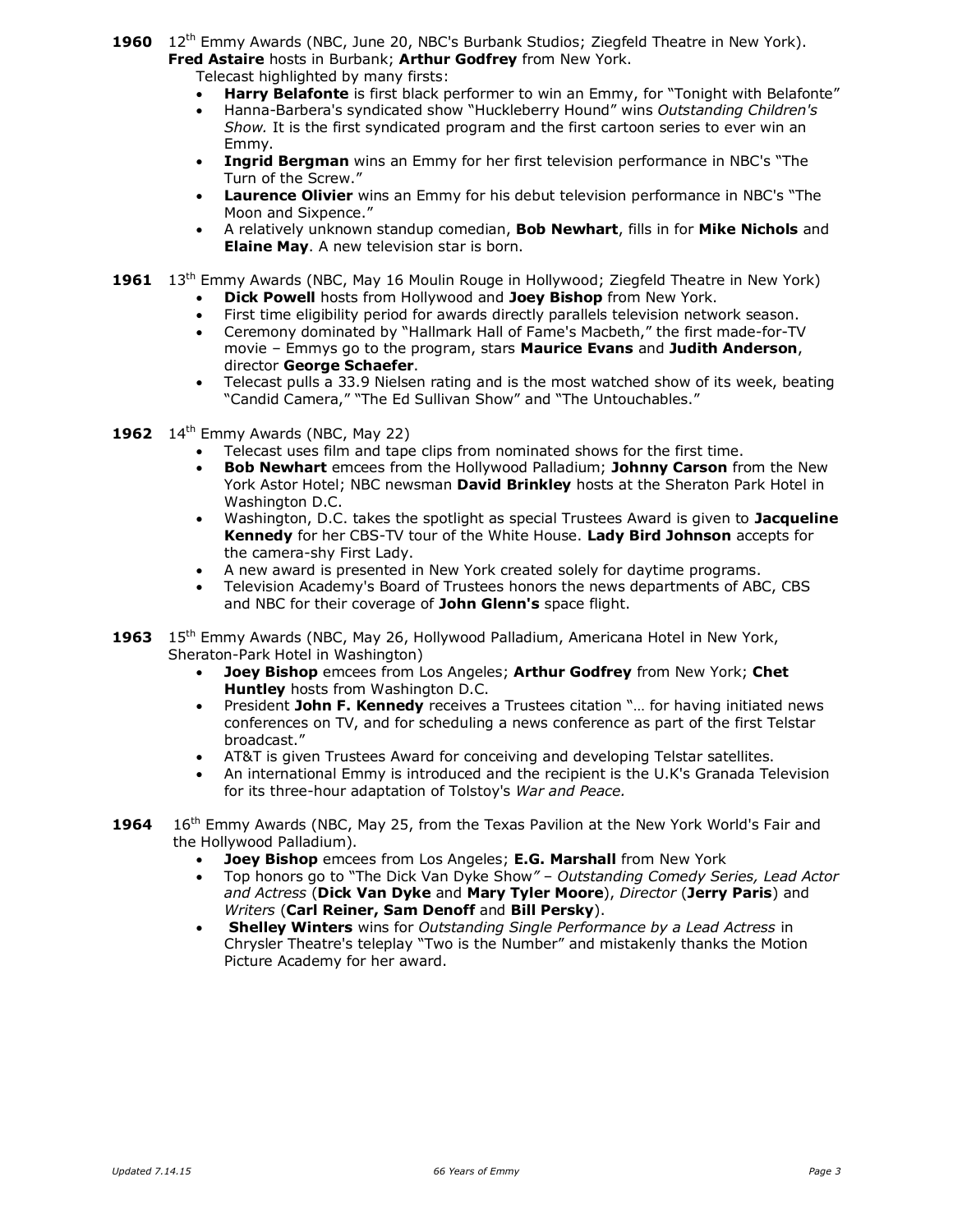- **1965** 17th Emmy Awards (NBC, September 12, **Danny Thomas** hosts from Hollywood Palladium; **Sammy Davis Jr.** from New York Hilton)
	- The awards categories are revamped.
	- Competition is minimized and excellence honored whenever or wherever it occurs. The 27 national categories are reduced to "area" awards: Outstanding Program; Outstanding Individual Achievements (Entertainment and Program); and Individual Awards in the fields of news documentaries, information and sports. Each category has possibility of multiple award winners, one winner or no winner.
	- More than 50 million Americans watch the show.
	- There are five winners in *Outstanding Achievement in Entertainment* (**Leonard Bernstein, Lynn Fontanne, Alfred Lunt, Barbra Streisand, Dick Van Dyke**) and four in *Outstanding Entertainment Programs* ("The Dick Van Dyke Show," "The Magnificent Yankee," "My Name is Barbra," "What Is Sonata Form? Young People's Concert with Leonard Bernstein").
- **1966** 18th Emmy Awards (CBS, May 22, **Danny Kaye** hosts at Hollywood Palladium; **Bill Cosby** at New York's Americana Hotel)
	- The Emmy Awards begin rotating among the three networks.
	- The awards categories are revamped again. Half revert to previous format of one winner per category. The rest continue to be "areas" of achievement in which multiple, one or no winners can be named.
	- **Bill Cosby** ("I Spy") wins *Outstanding Actor in a Drama Series* only the second black performer to win an Emmy.
- **1967** 19th Emmy Awards (ABC, June 4, **Joey Bishop** hosts from Century Plaza Hotel in Los Angeles/ **Hugh Downs** from New York's Americana Hotel)
	- Costume Design is recognized as an Emmy category.
	- **Bob Mackie** and **Ray Aghayan** win first Emmy for *Best Costume Design* for "Alice Through the Looking Glass."
	- **Gene Kelly's** "Jack and The Beanstalk" (which combined live action and animation) wins *Outstanding Children's Programming.*
	- "The Monkees" is a surprise first-season winner as *Outstanding Comedy Series*.
- **1968** 20th Emmy Awards (NBC, May 19, **Frank Sinatra** hosts from Hollywood Palladium; **Dick Van Dyke** from New York's Americana Hotel)
	- A highlight of the show is **Lucille Ball, Carol Burnett** and Sinatra singing "I Remember it Well."
	- Four months after its premiere, NBC's risqué variety show "Rowan and Martin's Laugh-In" scores four Emmys.
- **1969** 21st Emmy Awards (CBS, June 8, **Bill Cosby** hosts from Santa Monica Civic Auditorium; **Merv Griffin** from Carnegie Hall)
	- Four cancelled series receive Emmys: NBC's "Get Smart" and "The Ghost and Mrs. Muir," ABC's "Judd for the Defense" and CBS' "The Smothers Brothers Comedy Hour."
	- Most controversial votes were 'no votes'. No Emmy is given in three categories: *Outstanding Single Performance by an Actor in a Supporting Role; Outstanding Directorial Achievement in Comedy, Variety or Music* and *Outstanding Achievement in Children's Programming.*
	- First time news and documentary awards are announced two weeks prior to the telecast.
- **1970** 22nd Emmy Awards (ABC, June 7, **Bill Cosby** hosts from Century Plaza in Los Angeles; **Dick Cavett** from Carnegie Hall in New York)
	- First year the telecast concentrates solely on primetime entertainment.
	- Separate Creative Arts Awards are created when craft and technical awards are presented at an earlier non-televised event; telecast can no longer accommodate expanding number of awards presentations.
- **1971** 23rd Emmy Awards (NBC, May 9, **Johnny Carson** hosts from Hollywood Palladium)
	- For the first time since 1953, the Emmys are entirely a Hollywood ceremony. **Shirley Dinsdale,** recipient of first Emmy, flown in from New York to attend
		- ceremony.
		- Skit featuring Edith and Archie from "All in the Family" opens show; "All in the Family" goes on to win *Outstanding New Series* and *Outstanding Comedy Series*.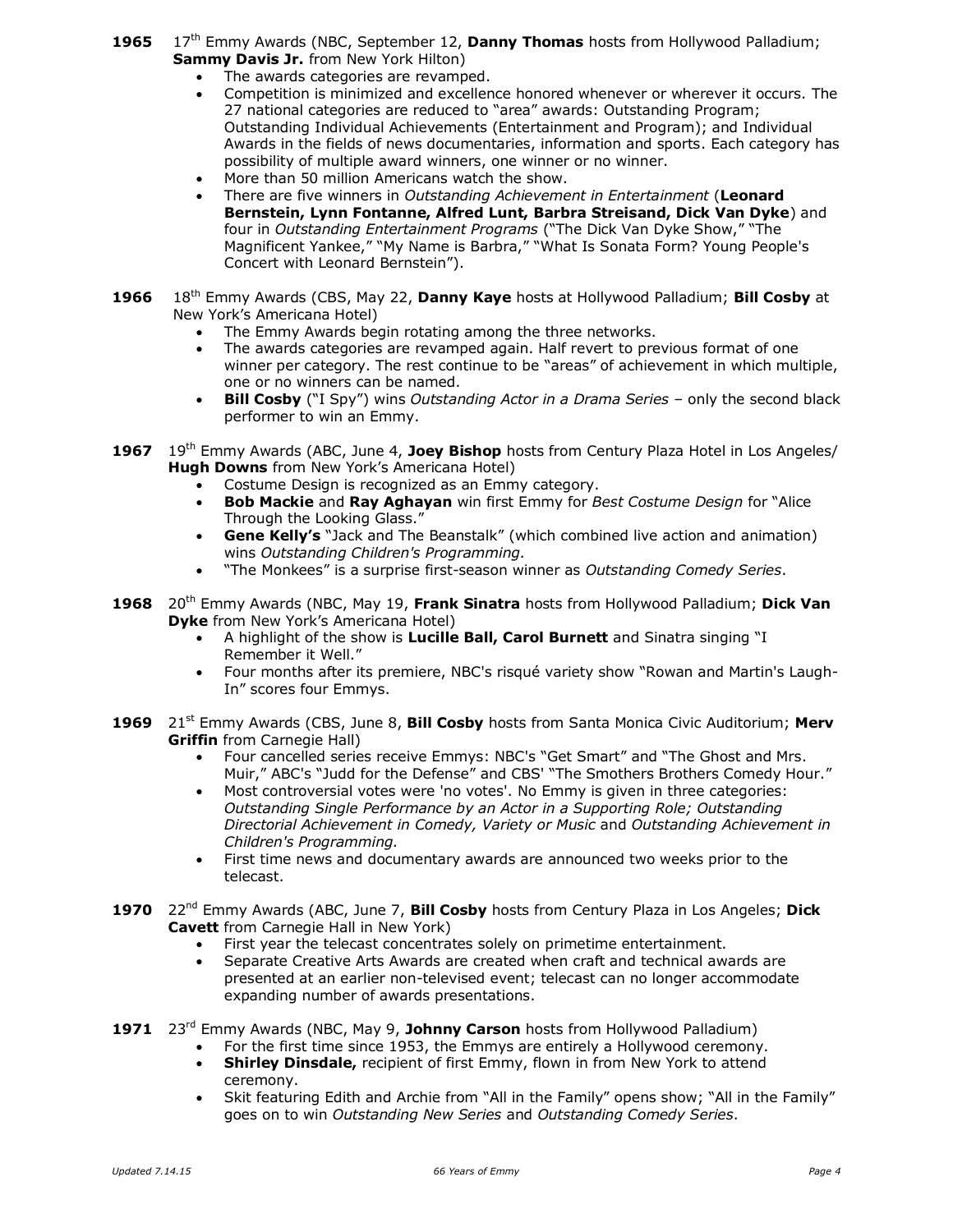1972 24<sup>th</sup> Emmy Awards (CBS, May 14, Johnny Carson hosts from Hollywood Palladium)

- New categories added: *Outstanding Achievement in Daytime Drama* which goes to "The Doctors," and *Outstanding Religious Programming – Individual* (**Alfredo Antonini**, music director for "And David Wept"; **Lon Stucky**, Lighting director on "Contact").
- "Brian's Song" wins *Outstanding Program*, setting new standard for made-for-TV movies.
- **1973** 25th Emmy Awards (ABC, May 20, Shubert Theatre, **Johnny Carson** hosts)
	- Due to rules changes, the awards introduce a new category*: Outstanding Drama/Comedy – Limited Episode*, to differentiate competitions between ongoing regular series and limited series such as the closed-ended "Masterpiece Theatre" limited series.
	- Talk show category is eliminated.
	- **Bob Fosse** becomes only person to win an Emmy (three wins for "Liza with a 'Z'"), Oscar and Tony in the same year.
	- Categories are created for Daytime Dramas and Non-Dramas. **Mary Fickett** of "All My Children" is the first soap opera actor ever to win an Emmy.
	- For the first time ever News and Documentary Emmys are bestowed in a separate, May 22 CBS telecast from the New York Hilton.

## **1974** 26th Emmy Awards (NBC, May 28, **Johnny Carson** hosts from Pantages Theatre)

- CBS wins 44 Emmys, the most won in a single year by a network.
- "Super Emmys" awarded for first time. It is argued that since so many Emmys are given away each year for best actor (in comedy, drama, limited series and TV film genres), why not have them compete against each other for "Actor of the Year – Series" or "Actor of the Year – Special." Likewise for actress, directors, writers, etc. Fourteen Super Emmys in primetime and five in daytime are awarded. Two hundred of Hollywood's biggest stars, producers and directors protest and threaten to quit the Academy but NATAS convinces them to give it a try. Soon after the broadcast, "Super Emmy" is dropped.
- First time Daytime TV given a separate, daytime broadcast May 28 on NBC from Rockefeller Plaza in New York.
- News and Documentary Emmys are presented on ABC on September 4.
- **1975** 27<sup>th</sup> Primetime Emmy Awards (CBS May 19, from Hollywood Palladium)
	- Telecast features 10 female stars as Mistresses of Ceremonies: **Lucille Ball, Bea Arthur, Jean Stapleton, Carol Burnett, Cher, Teresa Graves, Mary Tyler Moore, Susan Saint James, Michael Learned** and Karen Valentine. The 11<sup>th "h</sup>ostess" is **Flip Wilson** appearing in drag as his sassy character "Geraldine."
	- Writers and directors threaten to boycott the Emmys when they learn of Television Academy's initial plan to present their Emmys off air.
- **1976** 28<sup>th</sup> Primetime Emmy Awards (ABC, May 17, Shubert Theatre)
	- Hosting duties are shared by **Mary Tyler Moore** and **John Denver**.
	- Newcomer "Saturday Night Live" wins four Emmys out of five nominations. **Milton Berle** presents show with *Best Variety Series* award.
- **1977** 29th Primetime Emmy Awards (NBC, September 11, Pasadena Civic Auditorium)
	- Due to differences between New York and Hollywood chapters of the Television Academy, and the split of the organization into two different academies, the Primetime Emmys air in September. The Hollywood group reverts to its original name -- Academy of Television Arts & Sciences -- and the New York group goes by National Academy of Television Arts & Sciences.
	- Each group controls specific award shows. Los Angeles keeps the Primetime Emmys and NATAS the Daytime Emmys, News Documentary and Sports Emmys as well as jurisdiction over 19 chapters around the U.S. which produce local Emmy events.
	- ABC's most-watched miniseries, "Roots", receives a record 37 nominations and picks up 9 awards – the most ever won by a miniseries.
	- It's a tie a first in Emmy history. The category of *Outstanding Special or Drama* ends in a tie and both shows are directed by the same person. ABC's "Eleanor and Franklin: The White House Years" and NBC's "Sybil" both directed by **Daniel Petrie**.
	- **Angie Dickinson** and **Robert Blake** host.
	- The show clocks in at a record 3 hours and 30 minutes.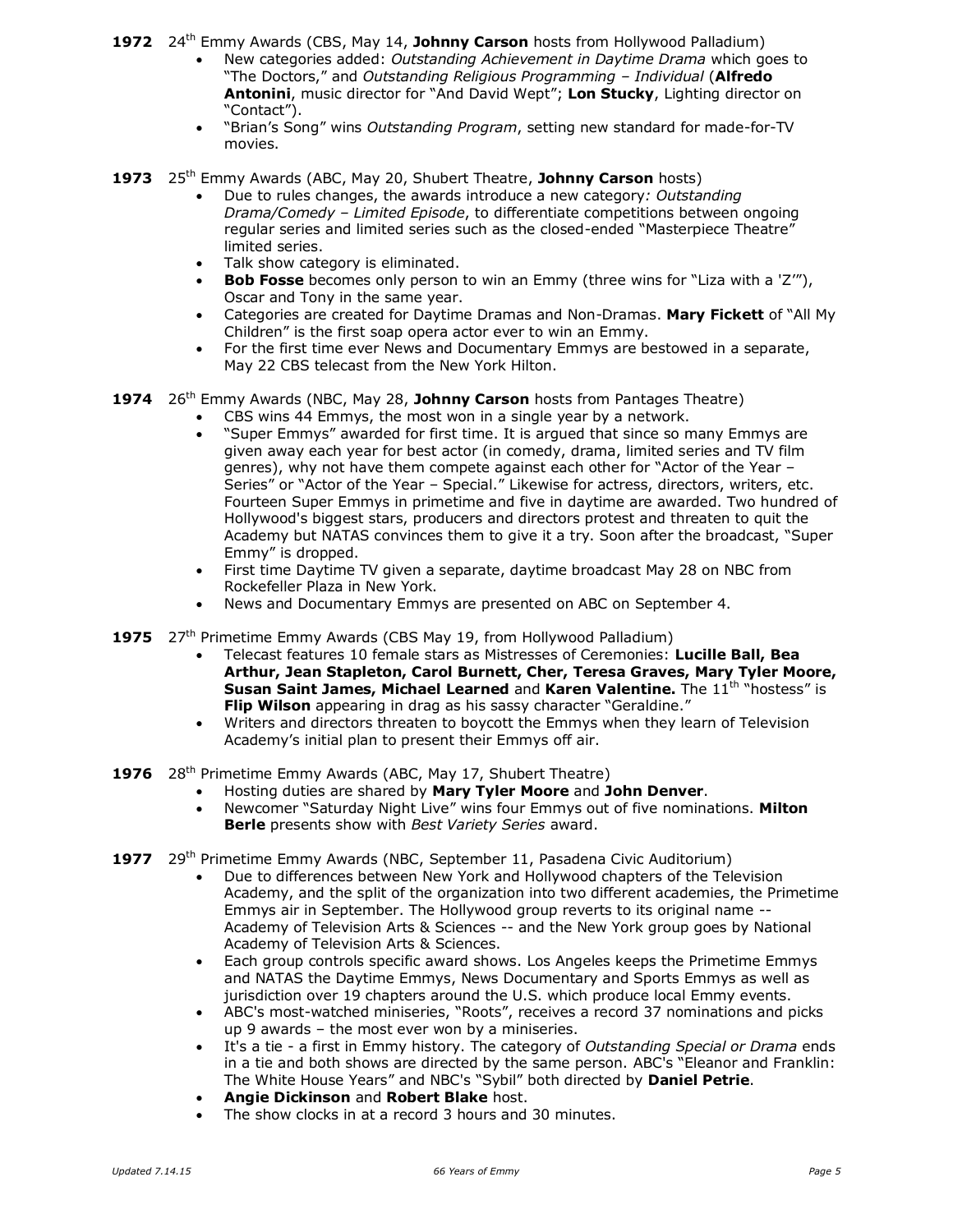- **1978** 30th Primetime Emmy Awards (CBS, September 17, Pasadena Civic Auditorium, **Alan Alda** emcees)
	- Show is interrupted by a half hour press conference in which **U.S. President Jimmy Carter, Egyptian President Anwar Sadat** and **Israeli Prime Minister Menachem Begin** announce a successful resolution to their peace talks at Camp David.
- **1979** 31st Primetime Emmys Awards (ABC, September 9, Pasadena Civic Auditorium, **Henry Winkler** and **Cheryl Ladd** host.)
	- Telecast is interrupted by President Carter's tribute to three television newsman killed in Nicaragua and Guyana.
	- The Governors Award is presented to **Walter Cronkite** (who was president of the New York chapter of the Television Academy 25 years earlier); CBS Founder **William S. Paley** is given the Trustees Award and **Milton Berle** "Mr. Television" receives a special presentation.
- 1980 32<sup>nd</sup> Primetime Emmy Awards (NBC, September 7, Pasadena Civic Auditorium, hosted by Dick **Clark** and **Steve Allen**)
	- The Television Academy adjusts the show to reflect the resurgence of variety/music shows and adds three awards for directors, writers and art directors.
	- **John Leverence** is named Awards Administrator for the Television Academy.
	- The  $32<sup>nd</sup>$  Primetime Emmys are boycotted by the actors and actresses because it occurs during the seven-week strike by the Screen Actors Guild (SAG) and the American Federation of Television and Radio Artists (AFTRA) against the television networks and major TV and film producers.
	- **Powers Boothe** is the only one of the 52 nominated performers to attend. He wins for *Outstanding Actor in a Limited Series or Special* for "Guyana Tragedy: The Story of Jim Jones" and receives a standing ovation. He is remembered for saying "This is either the most courageous moment of my career or the stupidest."
- 1981 33<sup>rd</sup> Primetime Emmy Awards (CBS, September 13, Pasadena Civic Auditorium, Ed Asner and **Shirley MacLaine** host)
	- "Hill Street Blues," a first-year police drama on NBC with little viewership, receives 21 nominations and wins eight Emmys – no series has ever received as many nominations in one season nor has ever won as many statuettes.
- **1982** 34th Primetime Emmy Awards (ABC, September 19, Pasadena Civic Auditorium, hosted by **Marlo Thomas** and **John Forsythe**)
	- "Barney Miller," the long running police station sitcom had been nominated for *Outstanding Comedy Series* seven times during its seven seasons on the air. The show finally wins -- after being cancelled by ABC.
- 1983 35<sup>th</sup> Primetime Emmy Awards (NBC, September 25, Pasadena Civic Auditorium)
	- Hosted by **Joan Rivers** and **Eddie Murphy**.
	- Risqué comments by Rivers cause the NBC switchboard to light up with calls from angry viewers. Telecast is subsequently edited for the tape-delayed West Coast presentation for the first time ever.
	- "Cheers" leads with 13 nominations and scores 6 awards.
	- NBC takes 21 of the 29 awards presented on air.
- **1984** 36th Primetime Emmy Awards (CBS, September 23, Pasadena Civic Auditorium, hosted by **Tom Selleck**)
	- "Hill Street Blues" becomes the most honored dramatic series in history with a total of 25 Emmy wins.
	- Show runs 3 hours and 36 minutes setting a new broadcast record for the Emmy Awards.
- **1985** 37th Primetime Emmy Awards (ABC, September 22, Pasadena Civic Auditorium, **John Forsythe** hosts)
	- Television Academy's Board of Governors vote to include national cable programming in future Emmy Awards telecasts.
	- An unfamiliar, tuxedo-clad man almost makes off with **Betty Thomas'** Emmy for *Outstanding Supporting Actress in a Drama Series* when he accepts the award for Thomas. ABC cuts to commercial and returns with Thomas making her acceptance speech. The stranger is **Barry Bremen**, a professional hoaxer. He is arrested for grand theft.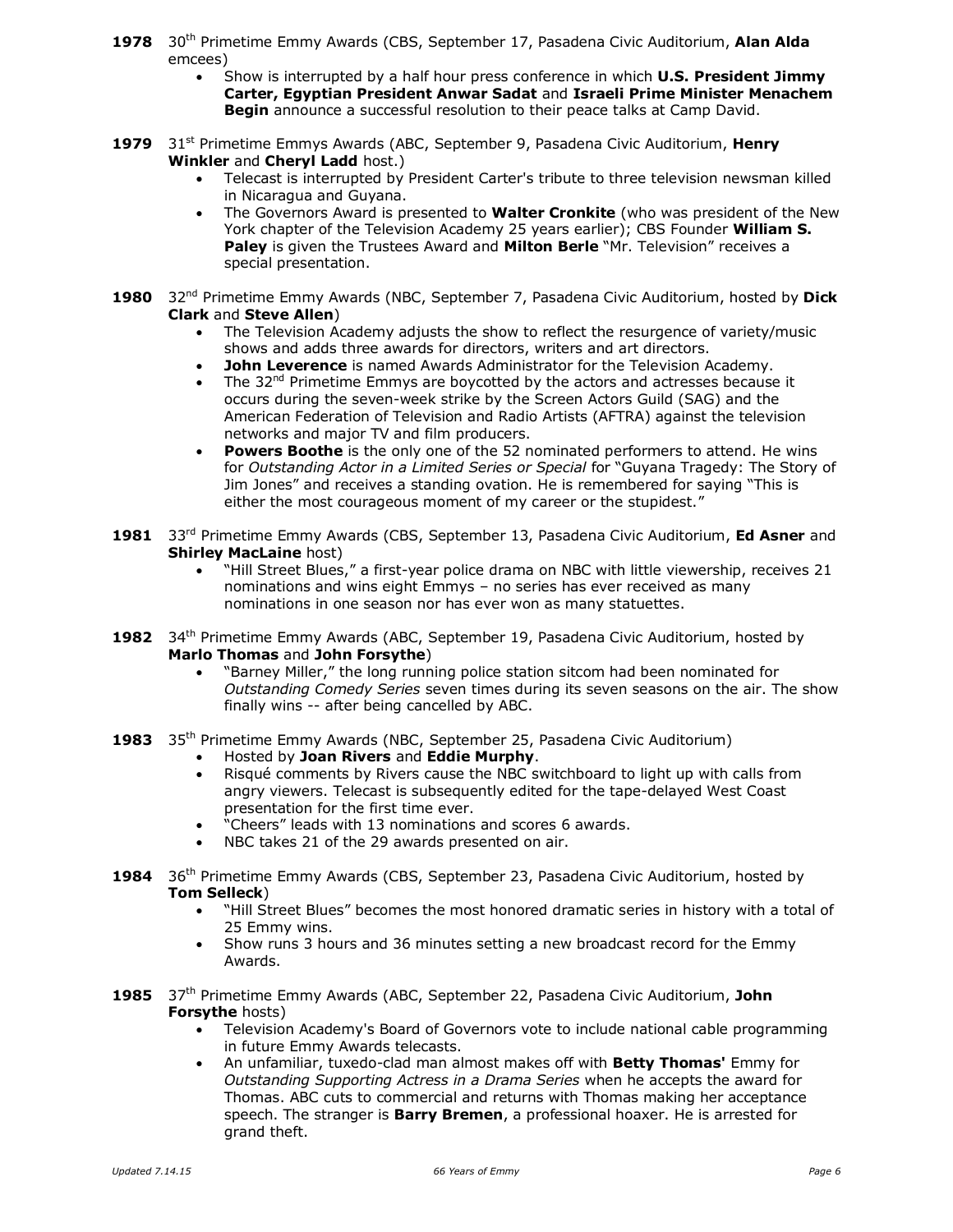1986 38<sup>th</sup> Primetime Emmy Awards (NBC, September 21, Pasadena Civic Auditorium)

- The ceremony is cohosted by **David Letterman** and **Shelley Long**
- "The Golden Girls," the first hit show in TV history with an all-female cast, wins for *Outstanding Comedy Series* and **Betty White** wins for *Outstanding Actress.*
- After winning for *Outstanding Actor in a Comedy Series***, Michael J. Fox** quips "I feel 4 feet tall."
- During the ceremony, Letterman salutes **Grant Tinker**, who had stepped down as chairman of NBC -- its parent company, RCA, was acquired by General Electric.
- The ceremony paid tribute to **Red Skelton** who was presented with the Governors Award. During his acceptance speech he confessed having missed being on TV for the previous 16 years.
- An entertaining musical number saluting television theme music was performed which featured such actresses as **Bea Arthur, Linda Lavin, Marlo Thomas** and more singing and dancing to their program's theme songs.
- **1987** 39th Primetime Emmy Awards (FOX, September 20, Pasadena Civic Auditorium, **Bruce Willis** emcees)
	- Fox Broadcasting lands a three-year contract to telecast the Emmy Awards. For more than 20 years, ABC, CBS and NBC had bid as a group for Emmys and rotated the program. FOX outbids the competition with an offer of \$4.5 million to telecast the Emmys over a three-year period.
	- Changes to telecast include:
		- o Recap of winners are added two-thirds into the show.
		- $\circ$  Voiceovers inform viewers of the number of previous nominations and wins for each winner as they approached the stage.
		- o No time cap on acceptance speeches.
	- Sets a record set for the longest telecast, coming in 20 seconds short of four hours.
- **1988** 40th Primetime Emmy Awards (FOX, August 28, Pasadena Civic Auditorium)
	- "Saturday Night Live's" **Lorne Michaels** produces.
	- Show has no host or production numbers.
	- Cable television now permitted to compete in the primetime honors.
	- Actress **Tracey Ullman** says the show is "the hippest Emmys I've ever seen."
	- Time cap on acceptance speeches reinstated.
	- "The Wonder Years" a mid-season comedy scores an upset victory in the *Outstanding Comedy Series* category.
- **1989** 41<sup>st</sup> Primetime Emmy Awards (FOX, September 17, Pasadena Civic Auditorium, hosted by **John Larroquette**)
	- FOX Network finally wins four awards for the "Tracey Ullman Show."
	- **Candice Bergen** wins her first Emmy portraying Murphy Brown and quips "Dad, if you are watching, this is for you!" referencing her father, the late Edgar Bergen who had never won an Emmy, but had served as the Television Academy's first president.
	- **Lucille Ball** is honored with a posthumous Governors Award, presented by Bob Hope to Ball's husband, Gary Morton, who had been widowed in April.
- 1990 42<sup>nd</sup> Primetime Emmy Awards (FOX, September 16, Pasadena Civic Auditorium)
	- **Candice Bergen**, **Jay Leno** and **Jane Pauley** serve as hosts.
		- Ouirky "Twin Peaks" receives 14 nominations.
		- Cable breaks through with 10 Emmys 8 for HBO and 2 for Disney Channel.
		- FOX signs another three-year deal to broadcast the show.
- **1991** 43rd Primetime Emmy Awards (FOX, August 25, Pasadena Civic Auditorium)
	- Ceremony held in August instead of September as FOX attempts to avoid competing with new shows and season premieres on the major networks in September.
	- **Dennis Miller** emcees.
	- FOX issues a public apology regarding comedian **Gilbert Gottfried's** off-color remarks after viewers jam the switchboard with irate calls.
	- The ceremony is the first televised event to feature red ribbons worn by those present in support of men, women and children living with HIV and AIDS. Producers ask **Jamie Lee Curtis** to explain the significance to viewers.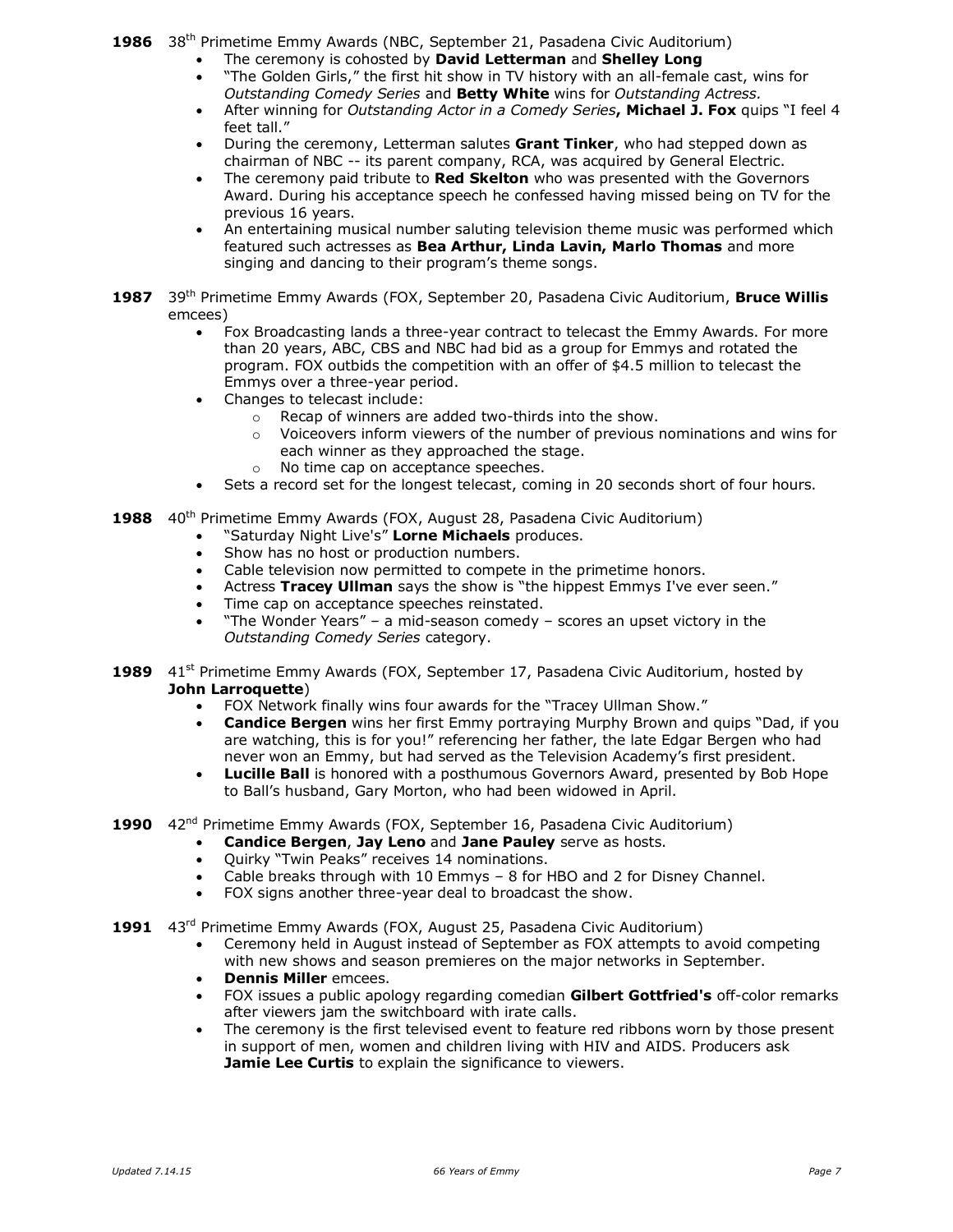**1992** 44th Primetime Emmy Awards (FOX, August 30, Pasadena Civic Auditorium, **Dennis Miller**).

- "Murphy Brown" receives the Emmy for *Outstanding Comedy Series* after **Vice President Dan Quayle** publicly criticizes the fictitious character for having a baby out of wedlock.
- Television Academy consolidates *Outstanding Guest Actor/Actress in a Drama* and *Comedy Series* into the *Outstanding Lead Actor/Actress* categories eliminating two award categories and allowing guest stars to participate in the televised portion of the awards rather than in the non-televised Creative Arts presentation.
- Worldwide viewership grows to more than 300 million people in 30 countries including Russia and Japan for the first time.
- **1993** 45th Primetime Emmy Awards (ABC, September 19, Pasadena Civic Auditorium, **Angela Lansbury** hosts)
	- After six consecutive years of Emmy telecasts on FOX the show is up for renewal. Television Academy leaders and executives from all four networks agree that show should be shared. But the licensing fee can't be agreed upon; Television Academy rejects rotating bid and gives the show to ABC for the next three years. Boycott by other three networks declared.
	- Television Academy leadership finally permits the cartoon hit "The Simpsons" to enter the competition for *Best Comedy Series*, but it isn't nominated.
	- HBO's "The Larry Sanders Show" becomes the first cable program ever nominated for *Best Comedy Series*.
	- HBO ties with ABC with 55 nominations. HBO wins 17 awards most for any network.
	- **Betty Thomas** becomes the first woman to receive a *Directing* Emmy for the HBO comedy "Dream On."
	- 27 awards are given out single presenters are used instead of twosomes and no song and dance numbers.
- **1994** 46th Primetime Emmy Awards (ABC, September 11, Pasadena Civic Auditorium, hosted by **Patricia Richardson** and **Ellen DeGeneres**)
	- Rival networks drop boycott when ABC nixes its exclusive broadcast contract.
	- Television Academy confirms a new deal to rotate the Primetime Emmys among all four networks.
	- "NYPD Blue" enters with 26 nominations.
- **1995** 47th Primetime Emmy Awards (FOX, September 10, Pasadena Civic Auditorium, hosted by **Jason Alexander** and **Cybill Shepherd**)
	- UPN and The WB emerge as two more broadcast networks.
	- Television Academy rewords its bylaws to honor programming carried on new distribution formats.
	- "ER" enters with 23 nominations.
	- New rules changes govern the evaluation of award contenders in two top categories. Nominees for *Outstanding Comedy* and *Drama series* now submit eight episodes to four different judging panels. (Series used to submit only one sample episode to one panel and more recently submitted two).
- **1996** 48th Primetime Emmy Awards (ABC, September 8, Pasadena Civic Auditorium)
	- **Paul Reiser**, **Oprah Winfrey** and **Michael J. Fox** share hosting duties.
	- Telecast introduces the President's Award, a new honor recognizing a program that best explores social, educational or medical issues and encourages and promotes changes that help society. Award goes to the American Movie Classic channel for "Blacklist: Hollywood on Trial." It is the cable network's first Emmy.
	- Telecast is beamed to 85 countries including, for the first time, most of the Middle East.
- **1997** 49th Primetime Emmy Awards (CBS, September 14, Pasadena Civic Auditorium, **Bryant Gumbel** hosts)
	- Television commercials are nominated for the first time since 1955. An HBO spot featuring monkeys mouthing lines from famous movies wins the award presented at the non-televised Creative Arts Awards.
	- "Law and Order" takes home *Best Drama Series* over favored "NYPD Blue."
	- **Ellen DeGeneres** is nominated for *Best Comedy Actress* for the special one-hour episode of "Ellen" in which she came out as a lesbian. It was the first depiction of homosexuality by a lead in primetime.
	- "The Simpsons" makes Emmy history as the biggest winner of the awards for *Outstanding Animated Program*, scoring its fourth victory in eight years.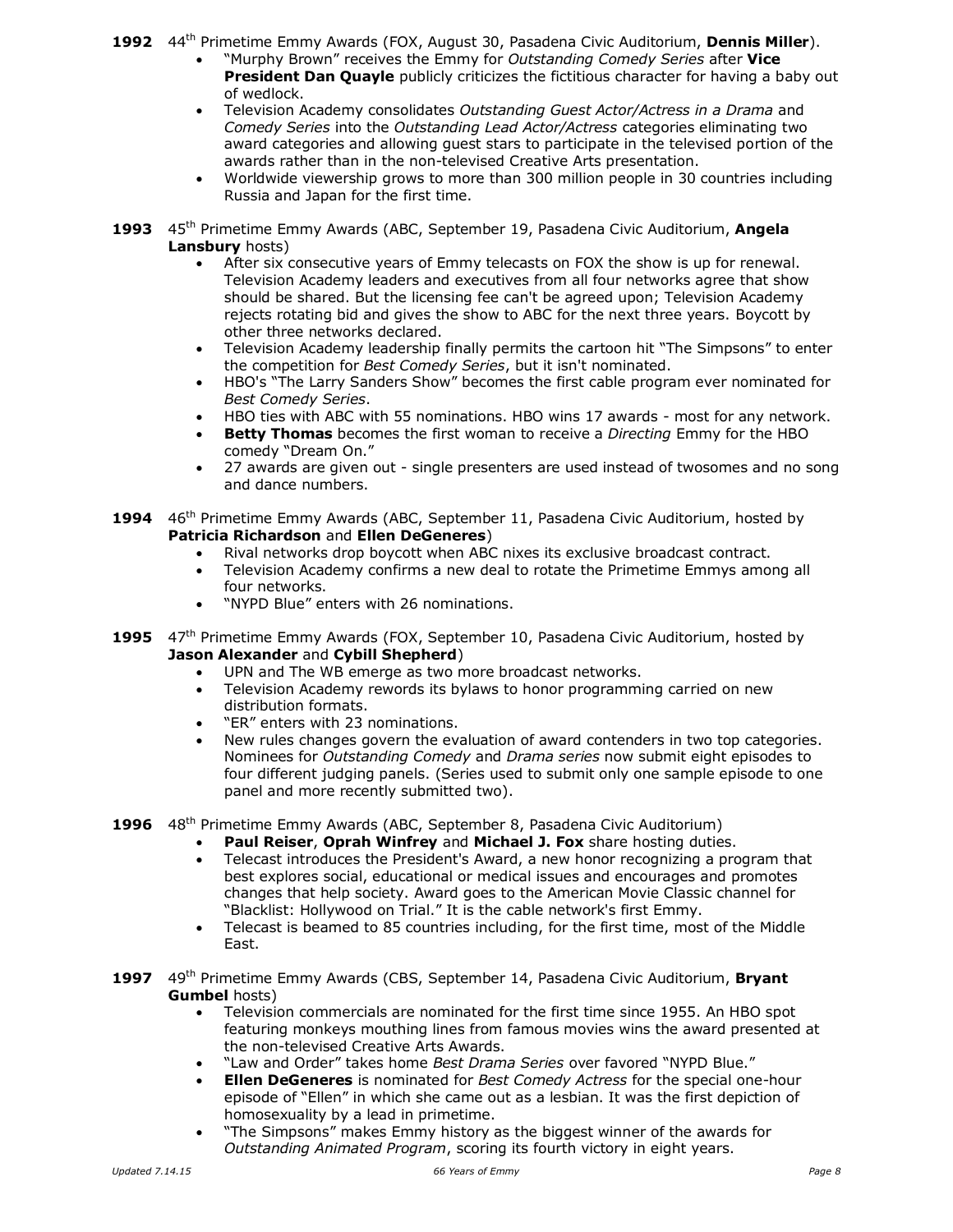1998 50<sup>th</sup> Primetime Emmy Awards (NBC, September 13, The Shrine Auditorium, no host)

- After 21 years at the 2,800 seat Pasadena Civic Auditorium, Emmy moves to the 6,000 seat Shrine Auditorium in honor of the  $50<sup>th</sup>$  Anniversary Gala.
- "Frasier" marks the first half-century of the Primetime Emmy Awards by rewriting the record book and winning 5 *Comedy Series* Emmys consecutively.
- After **Camryn Manheim** wins the Emmy *for Best Supporting Actress*, she thrusts it over her head and shouts, "This is for all the fat girls."
- The President's Award is eliminated.
- **1999** 51st Primetime Emmy Awards (FOX, September 12, The Shrine Auditorium, **Jenna Elfman** and **David Hyde Pierce** host)
	- **David E. Kelley** makes Emmy history as the first producer to win awards for *Outstanding Comedy* ("Ally McBeal") and *Outstanding Drama Series* ("The Practice") in the same year.
	- "Ally McBeal" is first hour-long series ever honored in the *Outstanding Comedy* category.
	- HBO's "The Sopranos" is the first cable series ever nominated for *Outstanding Drama*.
- **2000** 52<sup>nd</sup> Primetime Emmy Awards (ABC, September 10, The Shrine Auditorium, host is Garry **Shandling**)
	- Television Academy changes voting system with the organization of blue ribbon panel judging at home for final round voting.
	- NBC goes in with a record 97 nominations for any single network.
- 2001 53<sup>rd</sup> Primetime Emmy Awards (CBS, November 4, Shubert Theatre)
	- Sept.16 telecast postponed due to the terrorist attacks on September 11; October 7 telecast postponed due to U.S. invasion of Afghanistan. Executive Producer **Don Mischer** stays with the show through October, but due to production commitments for the 2002 Winter Olympics Opening Ceremonies, the November 4 telecast is produced by **Gary Smith. Ellen DeGeneres** hosts a landmark show.
	- Television Academy strikes ground-breaking, eight-year licensing deal with the four networks raising the licensing fee to \$5.5 million for each of the first four years and \$7.5 million for each of the next four.
- 2002 54<sup>th</sup> Primetime Emmy Awards (NBC, September 22, hosted by **Conan O'Brien** at The Shrine Auditorium)
	- For the first time, the Creative Arts Awards are televised as a two-hour special on E! Entertainment Television.
	- **Oprah Winfrey** is the recipient of the first Bob Hope Humanitarian Award.
- **2003** 55th Primetime Emmy Awards (FOX, September 21, The Shrine Auditorium)
	- Telecast forgoes use of traditional host(s) and features 11 top comics who emcee the evening.
	- **Bill Cosby** is the recipient of the prestigious Bob Hope Humanitarian Award.
- **2004** 56th Primetime Emmy Awards (ABC, September 22; Hosted by **Garry Shandling** at The Shrine Auditorium)
	- Nominees include more crossovers from the motion picture industry than ever before: **Meryl Streep, Al Pacino, Sharon Stone, Emma Thompson, Glenn Close, Helen Mirren, Judy Davis, Antonio Banderas, Steve Buscemi, William H. Macy, Julie Andrews, Anne Heche, Anjelica Huston** and **Mary Louise Parker** are all nominated for an Emmy Award.
	- **Danny Thomas** posthumously receives the Bob Hope Humanitarian Award.
- **2005** 57th Primetime Emmy Awards (CBS, September 19; Hosted by **Ellen DeGeneres** at The Shrine Auditorium)
	- Emmy telecast debuts "Emmy Idol" -- a contest in tribute to television's favorite theme songs featuring duets by **Donald Trump & Megan Mullally** ("Green Acres"), **Kristen Bell** ("Fame"), **Gary Dourdan & Macy Gray** ("Movin' On Up" from "The Jeffersons")**, William Shatner & Frederica von Stade** ("Star Trek"). Viewers vote for their favorite during the broadcast.
	- **David Letterman** pays special tribute to **Johnny Carson**, who had passed away January 23.
	- **Tom Brokaw** and **Dan Rather** pay tribute to colleague **Peter Jennings**, who passed away August 7, and commemorate the departure of all three newsmen from anchoring nightly network news on NBC, CBS and ABC.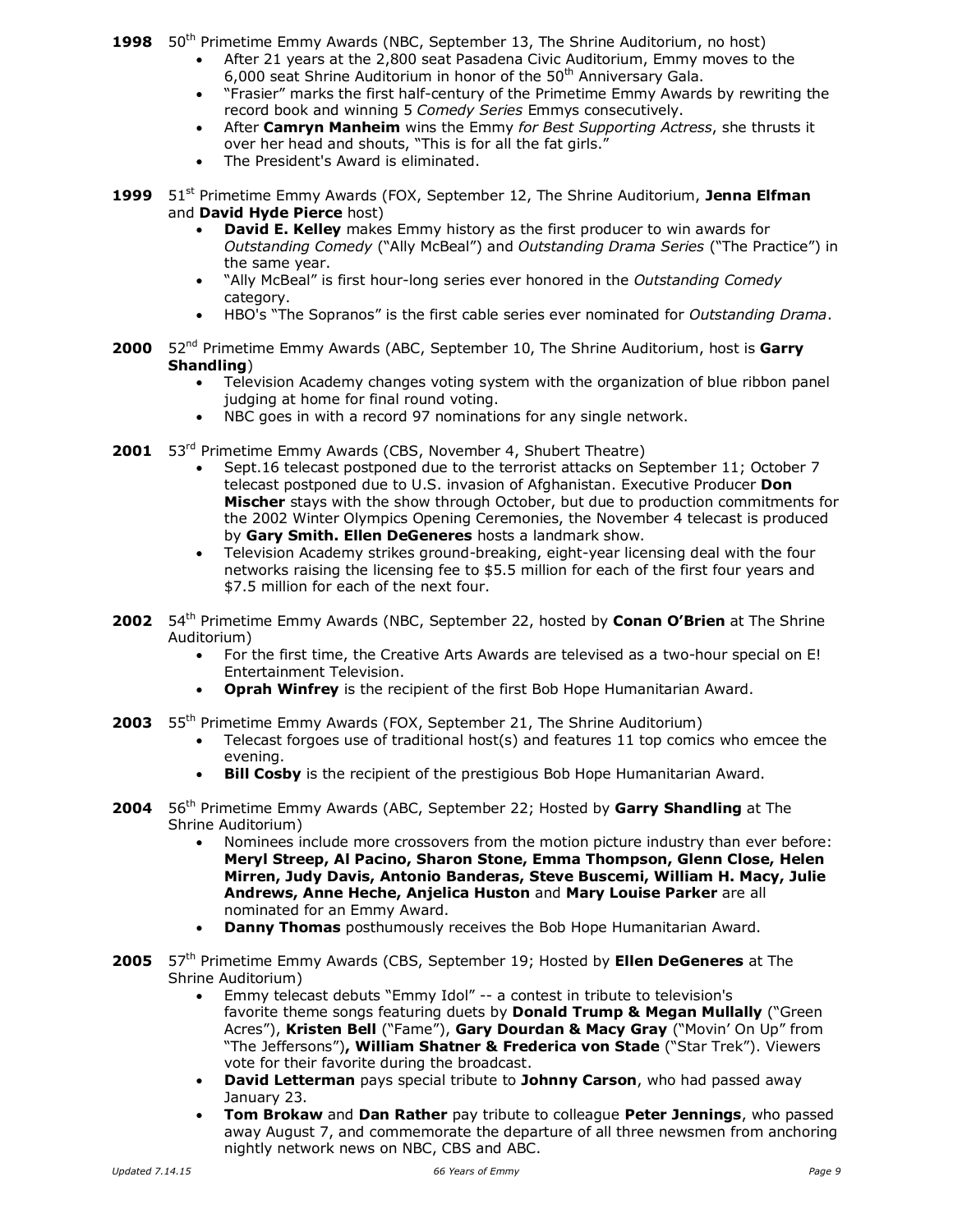- **2006** 58th Primetime Emmy Awards (NBC, August 27; Hosted by **Conan O'Brien** at The Shrine Auditorium)
	- Due to NBC's football schedule, the Emmy Awards air a month early in August for the first time in 14 years.
	- During a tribute to TV legend **Aaron Spelling,** who passed away June 23, the original "Charlie's Angels" – **Kate Jackson, Farrah Fawcett and Jaclyn Smith** -- reunite on the same stage.
- **2007** 59th Primetime Emmy Awards (FOX, September 16; Hosted by **Ryan Seacrest** at The Shrine Auditorium)
	- First time show is shot as "theatre in the round" with nominees sitting on stage.
	- **Tony Bennett** and **Christina Aguilera** perform together on the classic "Steppin' Out with My Baby."
	- "A Fond Farewell to the Sopranos" features a performance by the cast of the hit Broadway musical **Jersey Boys.**
- **2008** 60<sup>th</sup> Primetime Emmy Awards (ABC, September 21; Five Reality Hosts at the Nokia Theatre, L.A. LIVE
	- After nine years at the Shrine the Emmys move to the brand new, state-of-the-art Nokia Theatre L.A. LIVE in Los Angeles
	- Hosting the show are five reality-show stars nominated for *Outstanding Reality Host* -- **Tom Bergeron, Heidi Klum, Howie Mandel, Jeff Probst** and **Ryan Seacrest.**
	- **Lauren Conrad** from "The Hills" and **Christian Siriano** from "Project Runway" design gowns for the trophy girls.
	- **Josh Groban** performs television's greatest theme songs.
	- Iconic sets from many of television's greatest shows are incorporated into stage desians.
	- Original cast members from the comedy variety show "Laugh-In" are reunited.
- **2009** 61<sup>st</sup> Primetime Emmy Awards (CBS, September 20: Hosted by **Neil Patrick Harris** at the Nokia Theatre L.A. LIVE)
	- **Neil Patrick Harris** is the night's critically-acclaimed host, opening the evening with an original number, "Put Down the Remote!"
	- Other music highlights include a live band on stage for the first time in years and **Sarah McLachlan** performing "I Will Remember You" during "In Memoriam" segment.
	- **Executive Producer Don Mischer and team** are visible on the stage via a transparent production set-up.
	- The Television Academy expands the number of nominees to six (6) each in the categories of *Outstanding Drama* and *Comedy Performers* and *Supporting Performers*, *Drama* and *Comedy Series*.
	- "Family Guy" becomes the first animated *Outstanding Comedy Series* nominee since "The Flintstones" nearly 50 years earlier.
- **2010** 62<sup>nd</sup> Primetime Emmy Awards (NBC, August 29: Hosted by Jimmy Fallon at the Nokia Theatre L.A. LIVE)
	- The 62<sup>nd</sup> Primetime Emmy Awards are telecast *live* coast-to-coast for the first time in over three decades.
	- Host **Jimmy Fallon** scores with a "Glee"-inspired opening number featuring Bruce Springsteen's "Born to Run," with **Tina Fey**, "Glee" cast members, **Jon Hamm, Betty White** and **Kate Gosselin,** following it up with several musical spoofs throughout the show.
	- **George Clooney** is presented with the Bob Hope Humanitarian Award during the telecast.
	- **Jewel** performs her original and previously unreleased song, "The Shape of You," for the "In Memoriam" segment.
	- In its inaugural unveiling, Emmys.com and NBC.com stream "Backstage LIVE" program -- as a simultaneous companion to the telecast -- with backstage cameras and unique shots of **Jimmy Fallon, Executive Producer Don Mischer**, his team and the evening's winners.
	- "Saturday Night Live's" 12 nominations brings the show's total to 126 Primetime Emmy nominations, surpassing "ER" (124 nominations) as the most nominated television show in Emmy history.